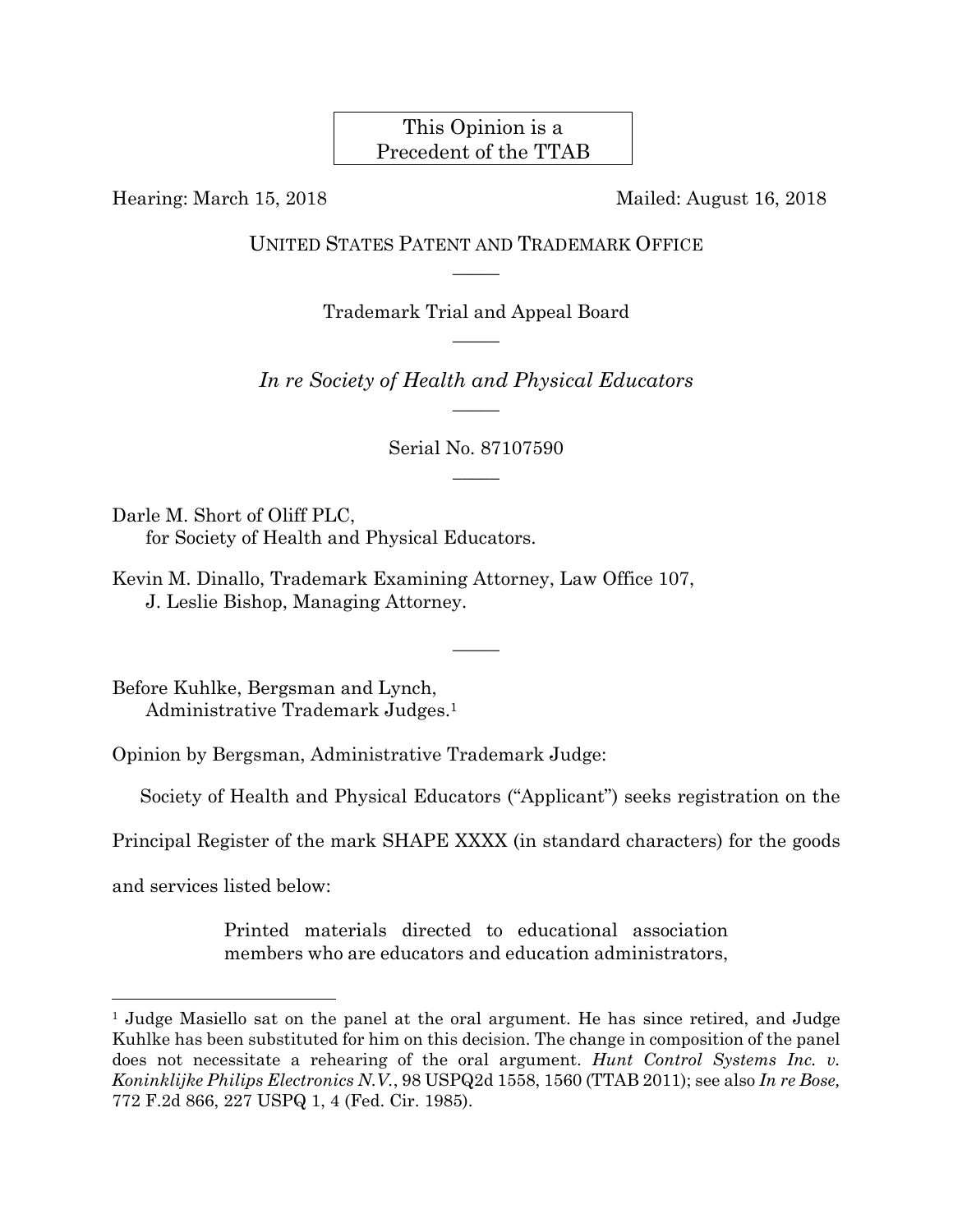namely, educational journals in the fields of health education, physical education, recreation education, sports education and dance education, in Class 16;

Clothing, namely, shirts and t-shirts, in Class 25; and

Education services for educational association members who are educators and education administrators, namely, conducting educational seminars, conferences, lecture programs and workshops, all in the fields of health education, physical education, sports education and dance education; providing information to educational association members who are educators and education administrators in the fields of health education, physical education, recreation education, sports education and dance education, in Class 41.2

In the application, Applicant included the following "miscellaneous statement," as

amended:3

 $\overline{a}$ 

The "XXXX" in the mark denotes the unabbreviated name of a state of the United States and Puerto Rico.4

4 May 19, 2017 Request for Reconsideration (TSDR 1). Citations to the record in the TSDR database are to the .pdf format.

<sup>2</sup> Application Serial No. 87107590 was filed on July 18, 2016, under Section 1(a) of the Trademark Act, 15 U.S.C. § 1051(a), based upon Applicant's claim of first use anywhere and use in commerce since at least as early as July 2015 for all the classes.

<sup>3</sup> Pursuant to Section 808.01 of the TRADEMARK MANUAL OF EXAMINING PROCEDURE ("TMEP") (October 2017), "the examining attorney must require a description of the mark if: … the mark appears in standard characters, but an element of the mark is unclear or ambiguous." As discussed below, we take this statement to be Applicant's description of the mark in light of the inherent ambiguity of what XXXX signifies.

Based on the specimens and Applicant's statement in its May 19, 2017 Request for Reconsideration that "Applicant proposes substituting the following for the 'XXXX' of the drawing: '[unabbreviated name of a state of the United States or Puerto Rico],'" Applicant inadvertently amended the "miscellaneous statement" to read "the United States and Puerto Rico" rather than "the United States or Puerto Rico." (TSDR 6). Given the clarification, we do not share the Examining Attorney's interpretation of the "XXXX" as including multiple state names. Examining Attorney's Brief (10 TTABVUE 4).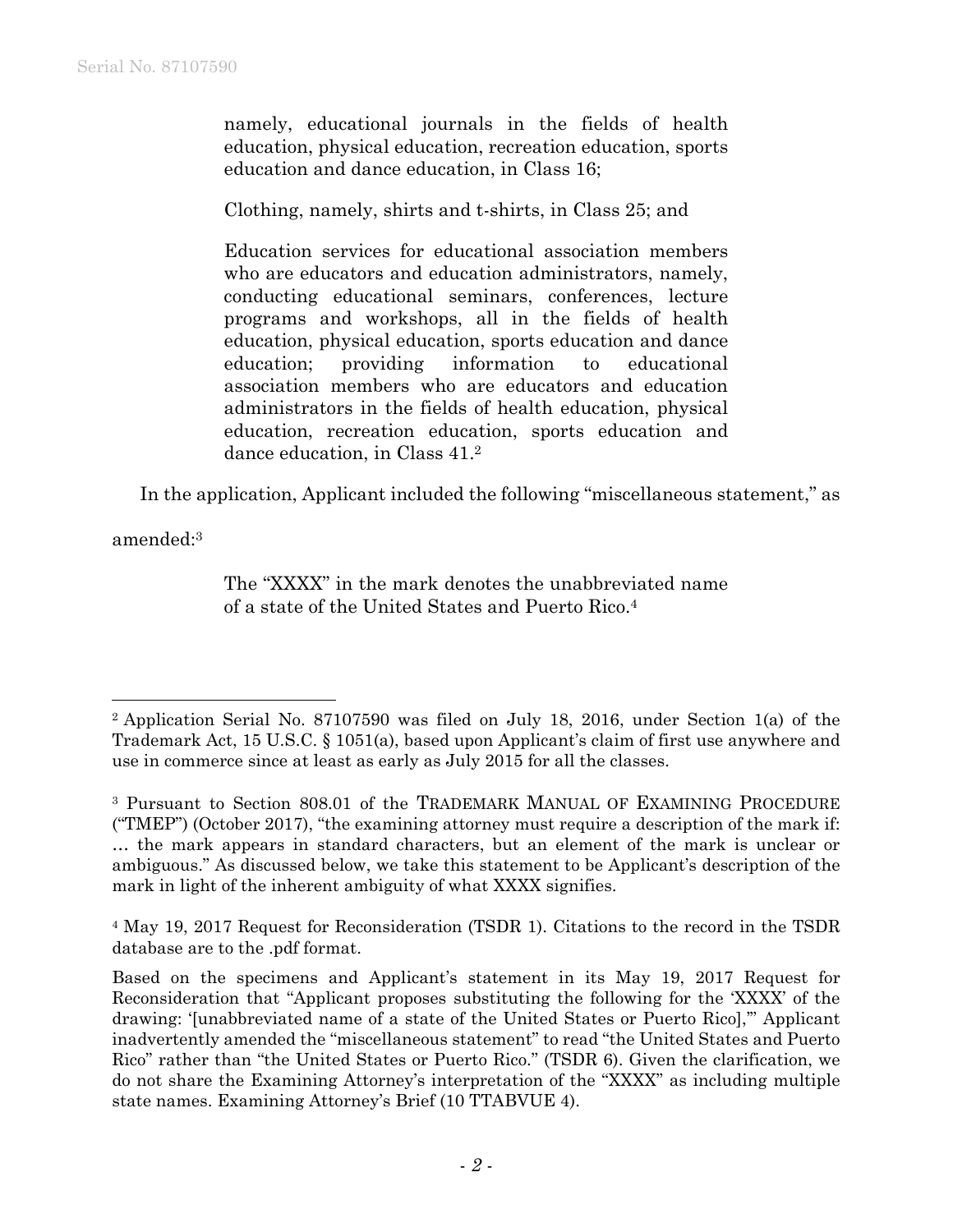A specimen submitted for the goods in Class 16 and displaying the mark is set forth below.



The Trademark Examining Attorney refused registration of Applicant's mark under Sections 1 and 45 of the Trademark Act, 15 U.S.C. §§ 1051 and 1127, on the ground that the subject matter sought to be registered is a phantom mark that constitutes more than one mark. "A 'phantom' trademark is one in which an integral portion of the mark is generally represented by a blank or dashed line acting as a placeholder for a generic term or symbol that changes, depending on the use of the mark." *In re Int'l Flavors & Fragrances, Inc.*, 183 F.3d 1361, 51 USPQ2d 1513, 1514 n.1 (Fed. Cir. 1999). Registration was also refused pursuant to Sections 1 and 45 of the Trademark Act on the ground that the specimens do not show the applied-for mark in the drawing in use in commerce.

Under the Trademark Act, "a trademark application may only seek to register a *single* mark." *Id.* at 1516. *See also* Section 1(a)(1) of the Trademark Act, 15 U.S.C. § 1051(a)(1) ("The owner of a trademark used in commerce may request registration of its trademark on the principal register … by … filing … an application and a verified statement in such form as may be prescribed by the Director"); Trademark Rule 2.52, 37 C.F.R. § 2.52; TMEP § 807.01. A mark that contains a changeable or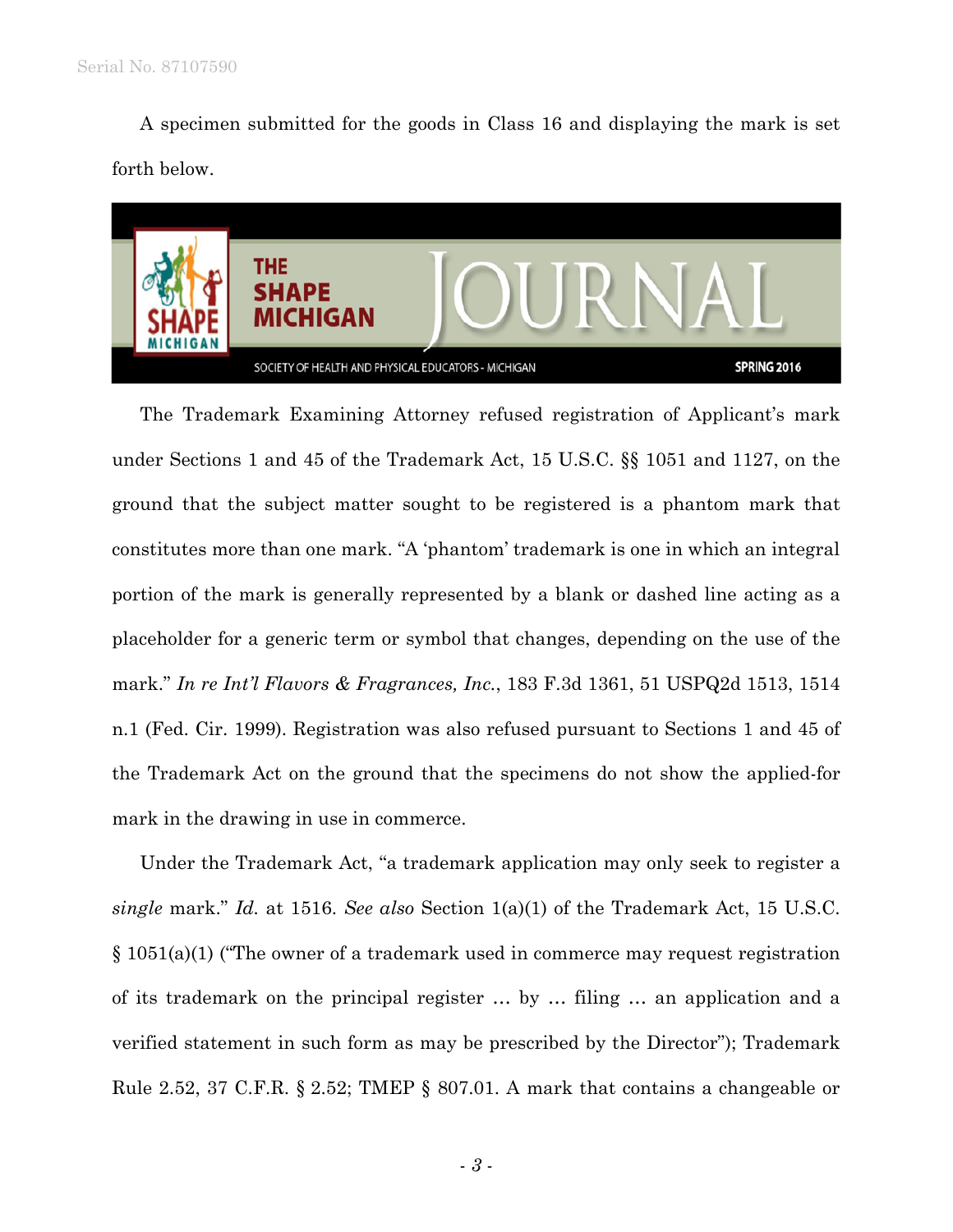phantom element resulting in more than one mark must be refused registration. *In re Primo Water Corp.*, 87 USPQ2d 1376, 1378 (TTAB 2008). The Court of Appeals for the Federal Circuit, our primary reviewing court, has articulated that one policy underlying this rule is that a registration must function to provide notice to potential users of the same or a similar mark.

> [T]he mark, as registered must accurately reflect the way it is used in commerce so that someone who searches the registry for the mark, or a similar mark, will locate the registered mark. "Phantom" marks … encompass too many combinations and permutations to make a thorough and effective search possible. The registration of such marks does not provide proper notice to other trademark users, thus failing to help bring order to the marketplace and defeating one of the vital purposes of federal trademark registration.

*In re Int'l Flavors & Fragrances Inc.*, 51 USPQ2d at 1517-18. *See also* Trademark Act Section 22, 15 U.S.C. § 1072 ("Registration of a mark on the principal register … shall be constructive notice of the registrant's claim of ownership thereof ..."). In short, an applicant is limited to a single mark in an application.

With respect to whether the drawing of the mark — here, the typewritten terms SHAPE XXXX ― provides adequate notice to the public as to the nature of the mark to facilitate effective searches, the description of the mark may be used to assess the intended breadth of the proposed mark. *See In re Data Packaging Corp.*, 453 F.2d 1300, 172 USPQ 396, 398 (CCPA 1972) (description deemed "neither indefinite nor unduly broad," such that "[a] competing manufacturer can ascertain from reading the description of the mark in appellant's application exactly what design appellant regards as his trademark and can govern its selection of its own trademark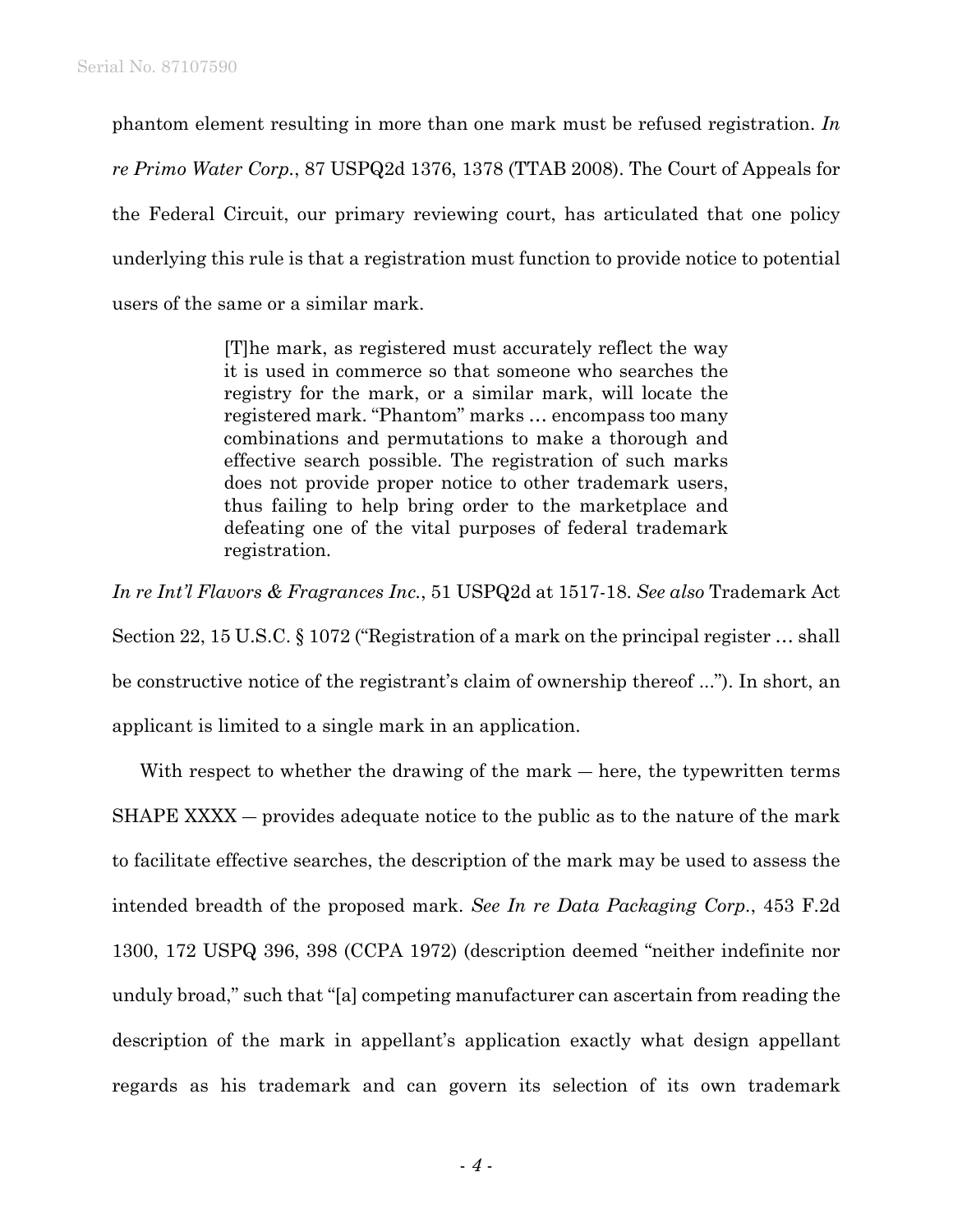1

accordingly with no fear of inadvertent infringement.");5 *see also* TMEP § 808.01 ("the examining attorney must require a description of the mark if: ... the mark consists of characters from the standard character set …, but the characters are displayed in a manner that affects the meaning or significantly contributes to the overall commercial impression of the mark.").

Assessing whether registration of a mark with a changeable element is permissible depends on whether the various possibilities represent a *single* mark. For example, in *Int'l Flavors & Fragrances*, 51 USPQ2d at 1517, the Court of Appeals for the Federal Circuit found that the proposed mark violated the one mark per application requirement where the application stated that the variable element "XXXX" "indicated 'a botanical or extract thereof, to wit: 'flower', 'fruit', 'yellow sunset orchard', 'osmanthus', 'fragrance', 'raspberry' and the like," because the variable element encompassed too many combinations and permutations to make constructive notice meaningful. Similarly, in *In re Constr. Research & Tech. GmbH*, 122 USPQ2d 1583 (TTAB 2017), the marks NP - - - and SL - - - , in which the variable element "represents up to three numeric digits," were unregistrable phantom marks in part because the possible range of meanings that could arise from the digits was unclear:

<sup>5</sup> In *Data Packaging Corp.,* the refusal was based on the alleged failure of the applied for designation to function as a trademark under Section 1 of the Trademark Act, not that the application sought registration for more than one mark. In that case, applicant described its mark as "a narrow annular band mounted on the front [of a computer tape] reel, adjacent to and concentric with the hub of the reel, in a color which contrasts with the reel flange." *Id.*  at 396. The Court held that the mark is a design that covers all the different colors in which it may appear, "that is to say, not limited to a particular color." *Id.* at 397. Thus, the mark description in *Data Packaging Corp.* involved a single design that could appear in various contrasting colors.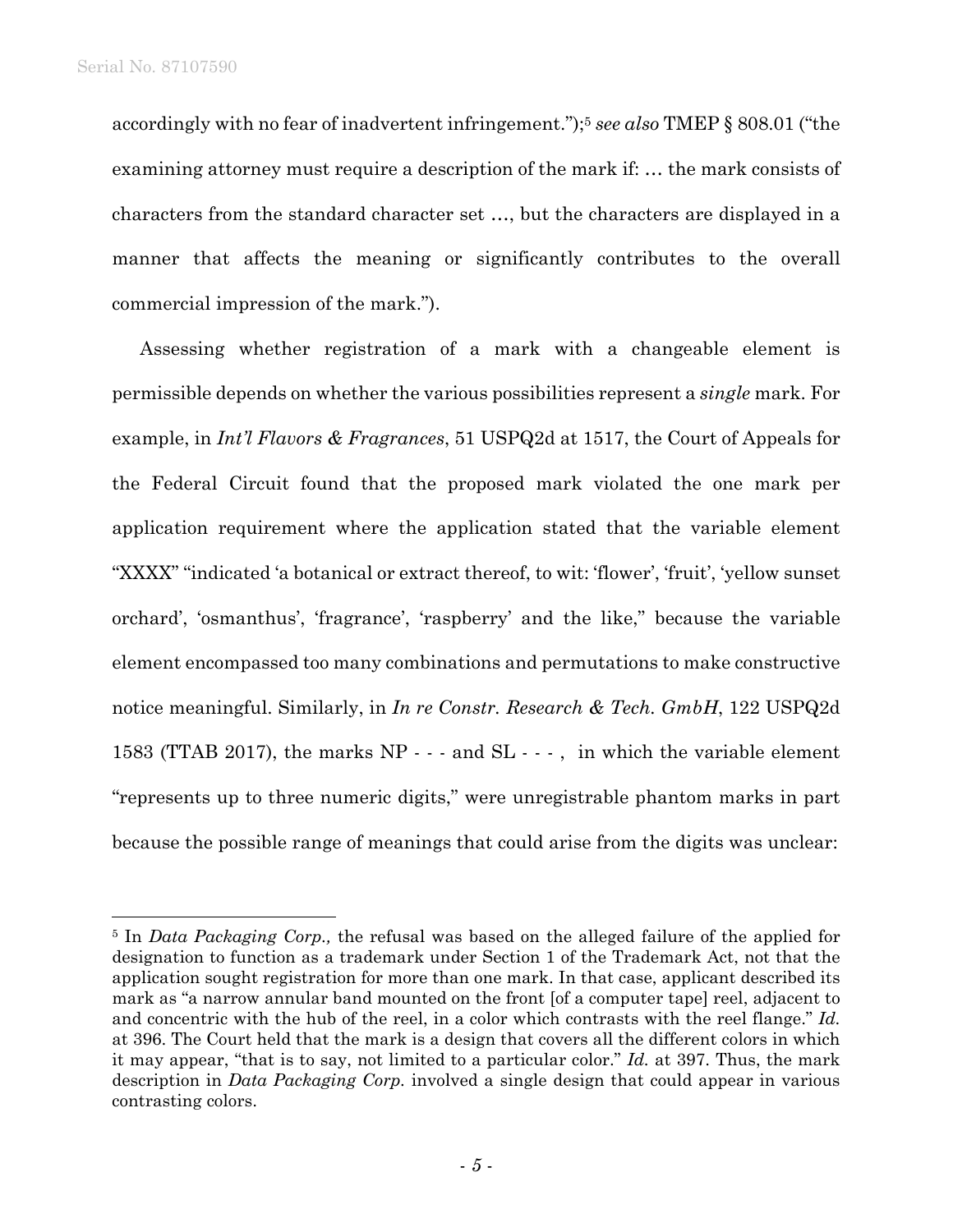Furthermore, it is unclear what significance, if any, each of the possible number combinations might have. For example, it remains unclear whether the numbers that follow NP or SL, given the context of the goods, are intended to, or could, represent the number of a particular series or version of a product, a physical characteristic or something else of utilitarian significance to the potential consumer. Because the marks' possible range of meanings is not readily clear from the context, the applied-for marks are also indefinite. That is, Applicant is seeking to register multiple marks and the public cannot predict what marks will be covered by any resulting registrations.

122 USPQ2d at 1587.

 $\overline{a}$ 

On the other hand, the Court of Appeals for the Federal Circuit found the mark 1- 888-M-A-T-R-E-S-S for "telephone shop-at-home retail services in the field of mattresses" was the legal equivalent of the mark (212) M-A-T-T-R-E-S, in which the term (212) was defined as a changeable element.6 The Court held that "it is apparent in the present case that the missing information in the mark is an area code, the possibilities of which are limited by the offerings of the telephone company." *In re Dial-A-Mattress Operating Corp.*, 240 F.3d 1341, 57 USPQ2d 1807, 1813 (Fed. Cir. 2001) ("*Dial-A-Mattress I"*).

Subsequently, in a different appeal to the Board by Dial-a-Mattress, the Board reversed the refusal to register 1-800-MATTRESS, with "800" appearing in dotted lines and a statement that "the drawing is lined to indicate that the area code will change." *In re Dial-A-Mattress Operating Corp.*, Serial No. 76290744, 2004 WL

<sup>6</sup> The court also found "the difference in spelling between 'M-A-T-R-E-S-S' and 'M-A-T-T-R-E-S' is immaterial."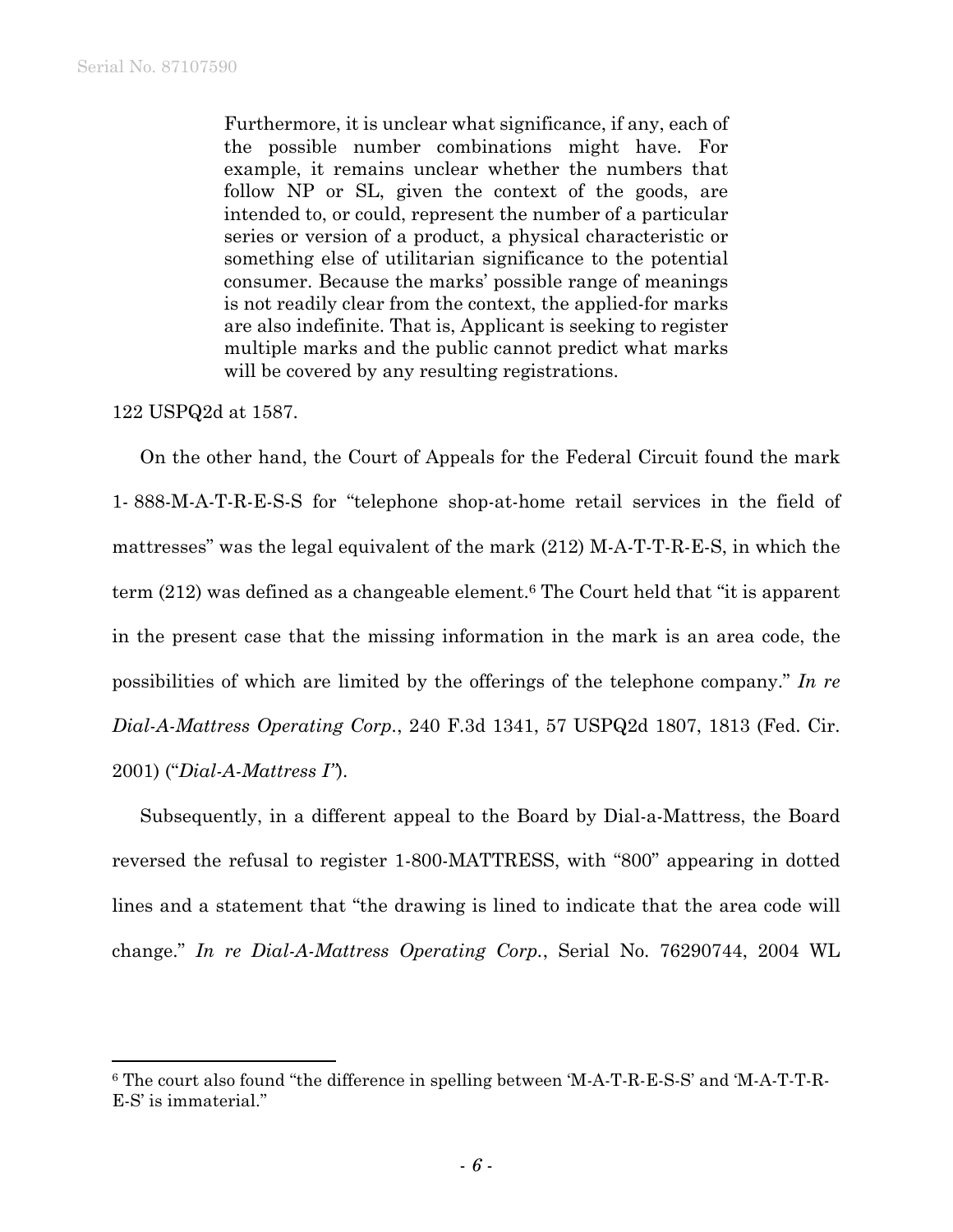1

1427390, at \*1 (TTAB June 15, 2004) (nonprecedential) (*"Dial-A-Mattress II"*).7 In that case, the Board found that area codes are "devoid of source-identifying qualities." *Id.* at \*3. The Board thus found that the mark 1-800-MATTRESS (with the "800" appearing in dotted lines to indicate that the area code may change) is materially distinguishable from the impermissible phantom mark appearing in *International Flavors*, saying:

> It is immediately apparent that the phantom portion consists of a three-number combination which is an area code. There is no ambiguity. It is a telephone mnemonic.

*Dial-A-Mattress II*, 2004 WL 1427390, at \*3*.* The Board thus found that, even with different area codes, the possible variations of the mark would be legal equivalents.

Together, these decisions teach that when an applicant seeks to register a mark with a variable element, we must decide whether the permutations of the variable element affect the commercial impression so as to result in more than one mark. Put differently, if such a mark is to be registered, the possible variations of the mark must be legal equivalents. *See Dial-A-Mattress I*, 57 USPQ2d at 1813 ("Although the registration of the '(212) M-A-T-R-E-S-S' mark is a 'phantom' mark, … '1-888-M-A-T-R-E-S-S' is the legal equivalent of the '(212) M-A-T-T-R-E-S-S' mark."); *Dial-A-Mattress II*, 2004 WL at 1427390, \*4 (1- --- --- -- -- MATTRESS was approved for

<sup>7</sup> Board decisions which are not designated as precedent are not binding on the Board, but may be cited and considered for whatever persuasive value they may hold. *In re Fiat Grp. Mktg. & Corp. Commc'ns S.p.A.*, 109 USPQ2d 1593, 1596 n.6 (TTAB 2014); *see also* TRADEMARK TRIAL AND APPEAL BOARD MANUAL OF PROCEDURE (TBMP) §§ 101.03, 801.03, and 1203.02(f) (June 2017).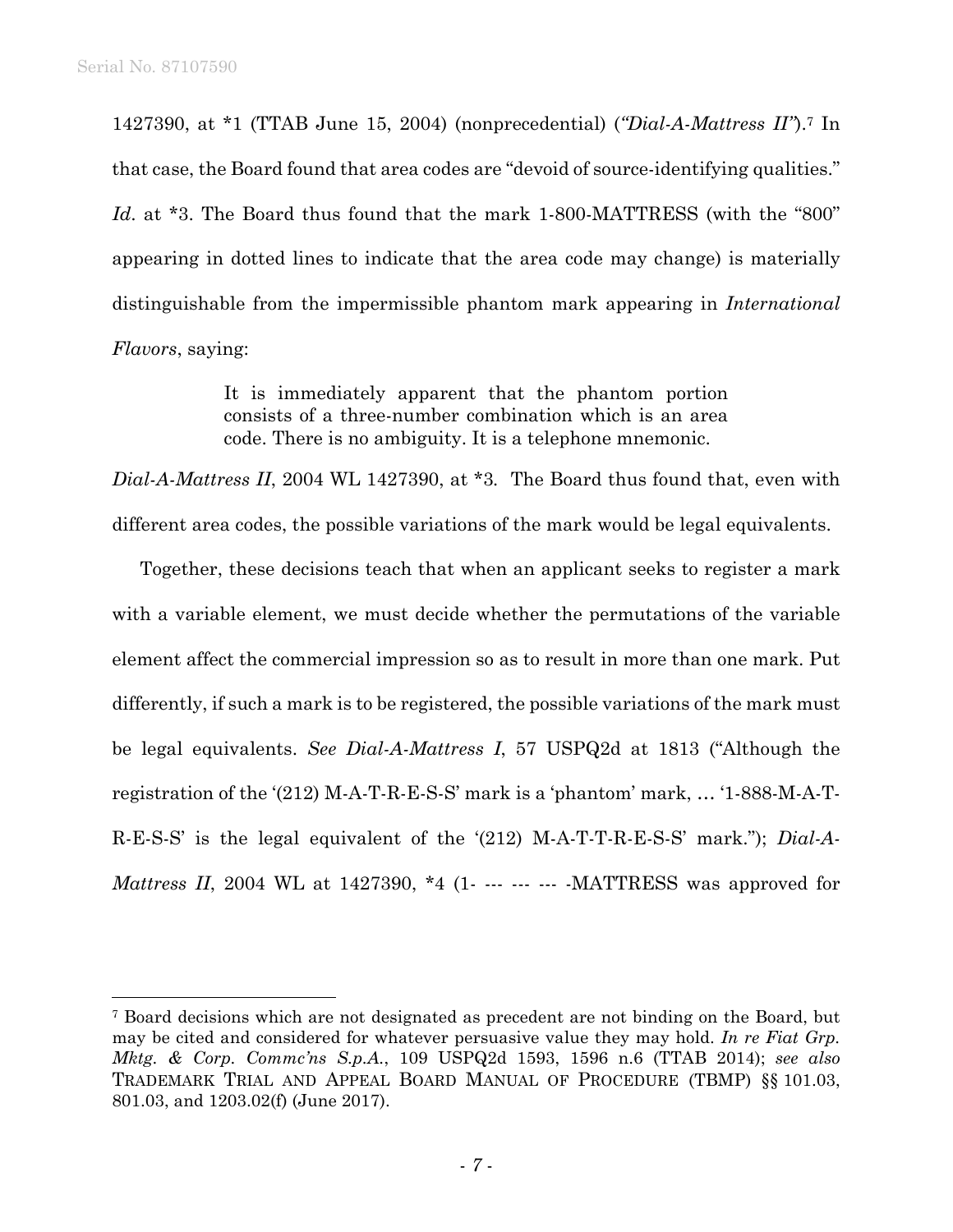registration because, *inter alia*, the different variations of the mark were legal equivalents).

In assessing the commercial impression of any mark, a central issue is the distinctiveness of its component parts. *See Abercrombie & Fitch Co. v. Hunting World, Inc*., 537 F.2d 4, 189 USPQ 759, 764-65 (2d Cir. 1976) (categorizing terms as fanciful, arbitrary, suggestive, descriptive, or generic). Generally, a component that is fanciful or arbitrary in the context of the goods and services at issue tends to contribute substantial distinctiveness to the mark as a whole; a component that is suggestive, would typically contribute a lesser degree of distinctiveness; and a component that is merely descriptive or generic with respect to the goods or services is least likely to contribute distinctiveness to the mark. *See In re Nat'l Data Corp.*, 753 F.2d 1056, 1060, 224 USPQ 749, 752 (Fed. Cir. 1985); *see also Magnaflux Corp. v. Sonoflux Corp*., 231 F.2d 669, 670, 109 USPQ 313, 314 (CCPA 1956) ("It is well settled that, while the question of confusing similarity of marks is to be determined from the marks as a whole, it is also proper to note that if a part of the mark is descriptive in nature, and has little or no trade-mark significance, it cannot be regarded as dominant and will generally be given less weight than more arbitrary portions of the marks.") (citations omitted). Consequently, in a phantom mark in which the changeable elements are arbitrary or fanciful, it is correspondingly likely that the various permutations of the mark will result in different commercial impressions and therefore constitute different marks. In contrast, where the changeable elements are generic or merely descriptive, it is conceivable that the permutations of the mark may constitute a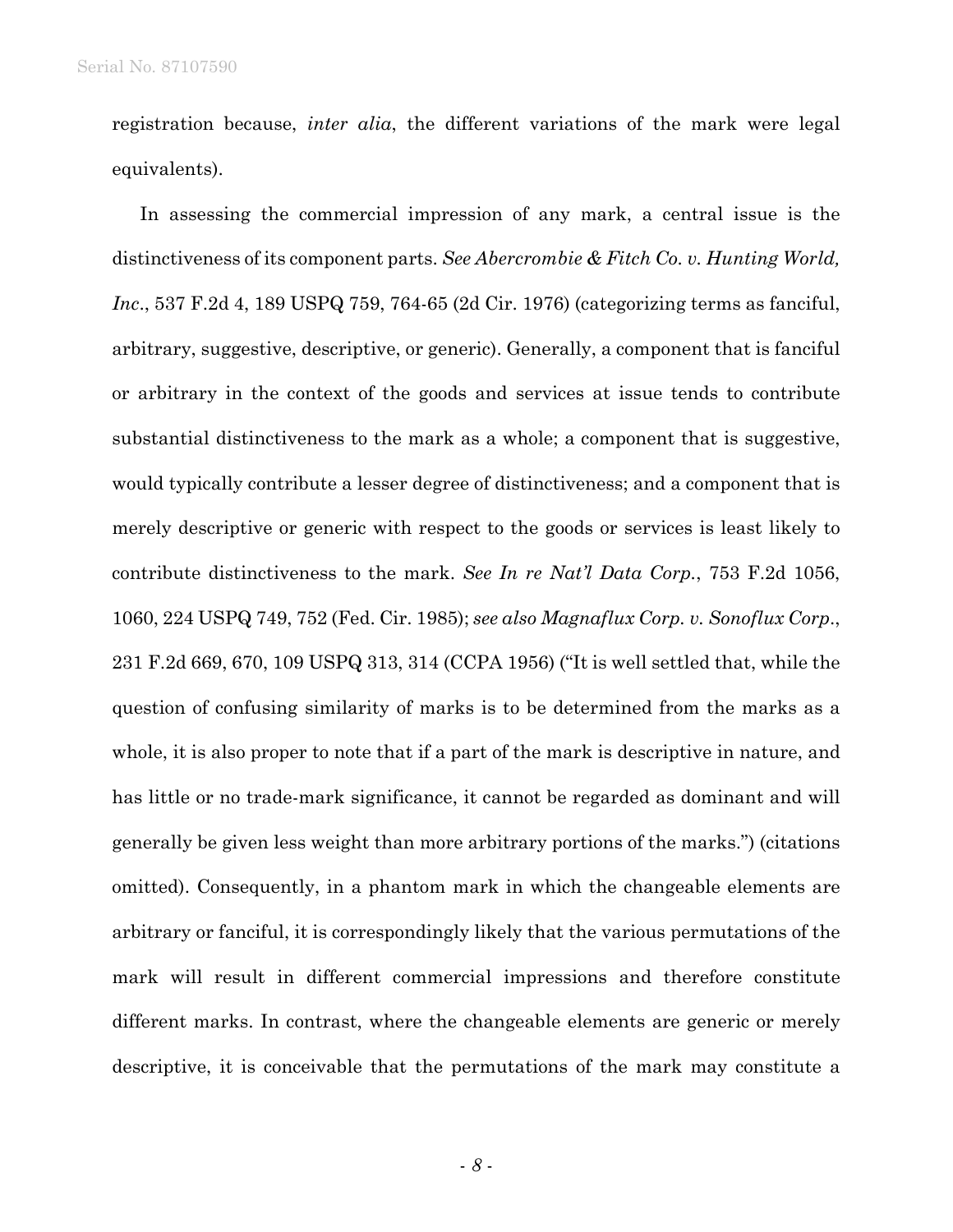single mark. However, there can be no hard and fast rule, because even generic and descriptive matter may contribute to the commercial impression of a mark in certain circumstances. *Cf. Earnhardt v. Kerry Earnhardt, Inc.,* 864 F.3d 1374, 123 USPQ2d 1411, 1413 (Fed. Cir. 2017) ("Because EARNHARDT COLLECTION is a combination of two terms, the PTO must consider the mark 'in its entirety' rather than merely 'consider[ing] the mark as two separate parts.'") (quoting *In re Hutchinson Tech. Inc.*, 852 F.2d 552, 7 USPQ2d 1490, 1492 (Fed. Cir. 1988)); *In re Shell Oil Co.*, 992 F.2d 1204, 26 USPQ2d 1687, 1689 (Fed. Cir. 1993) (because "marks must be considered in the way in which they are perceived by the relevant public," a disclaimer does not remove the disclaimed matter from the likelihood of confusion analysis) (citing *Nat'l Data Corp*., 224 USPQ at 750 ("the descriptive or generic character of an expression which forms part of both marks under consideration is pertinent to the issue of likelihood of confusion")). In *Hutchinson,* the Court criticized the Board for having "never considered what the purchasing public would think when confronted with the mark *as a whole*." 7 USPQ2d at 1492 (emphasis added).

Further,

A mark with a changeable element may be registrable if the element is limited in terms of the number of possible variations, such that the drawing provides adequate notice as to the nature of the mark and an effective §2(d) search is possible. *Cf. In re Dial-A-Mattress Operating Corp.*, 240 F.3d 1341, 1347-48, 57 USPQ2d 1807, 1812-13 (Fed. Cir. 2001) (rejecting the argument that the mark (212) M-A-T-T-R-E-S is an unregistrable phantom mark, because, although 212 was displayed in dotted lines to indicate it was a changeable element, it was clear that this element was "an area code, the possibilities of which are limited by the offerings of the telephone companies"). For example, a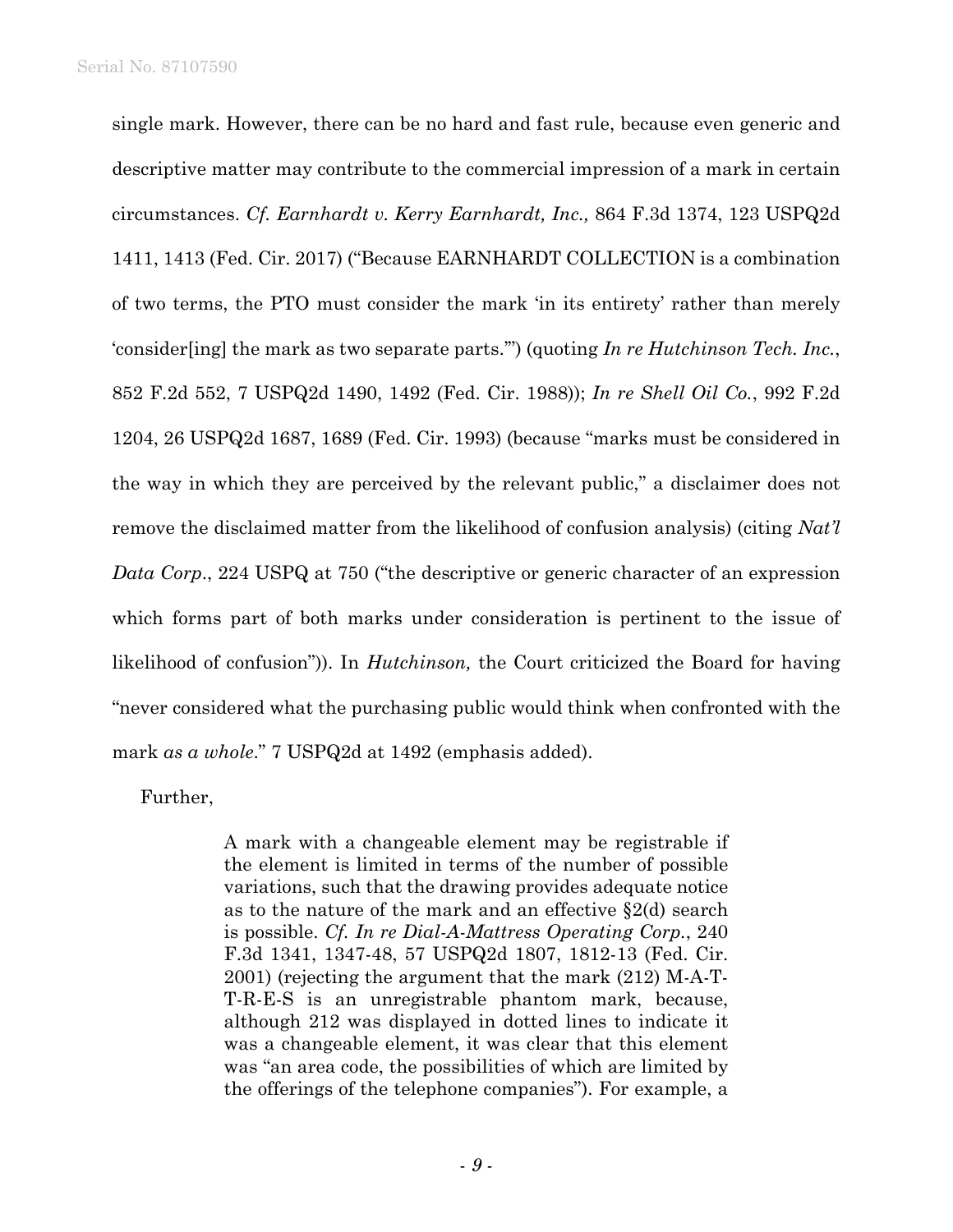"phantom mark" refusal would not be necessary for the mark T.MARKEY TRADEMARK EXHIBITION 2\*\*\*, in which the asterisks represent elements that change to indicate different years. However, if the changeable element's potential significance and range of meanings is not readily clear from the context, and thus the public would be unable to determine scope of any resulting registration, refusal is appropriate. *See In re Constr. Research & Tech. GmbH*, 122 USPQ2d at 1586 (affirming a "phantom mark" refusal of the marks NP - - - and SL - - - , in which "- - -" represented up to three numeric digits, noting that the missing information in the marks is potentially wide-ranging and subject to different interpretations depending on the context).

## TMEP § 1214.01.

l

The mark SHAPE XXXX, where XXXX is defined as the name of a state or Puerto Rico, has a large number of variations (*i.e.*, 51 possibilities). While the nature of the variable element is disclosed in specific terms in the application ― a disclosure that would not appear on any registration certificate  $-$  that only confirms that this application is not for a single mark and that this variation would inhibit effective searching because the 51 geographic locations are not listed in any searchable portion of the application. For example, a third party interested in marks that include the term NEVADA, would not find Applicant's mark, because the term NEVADA does not appear anywhere in the searchable record.8

<sup>8</sup> Even if applicants were required to include, in the description of the mark, the names of all fifty states plus Puerto Rico, with the exception of sound, scent, or flavor marks which do not require drawings, the description of the mark field is not generally searched when looking for similar marks. Accordingly, each of the 51 place names would have to be entered into the pseudo mark field by the USPTO staff. *See* TMEP § 104 ("For some marks, the USPTO has added a pseudo mark to the search data to assist users in identifying relevant marks related to their search term.").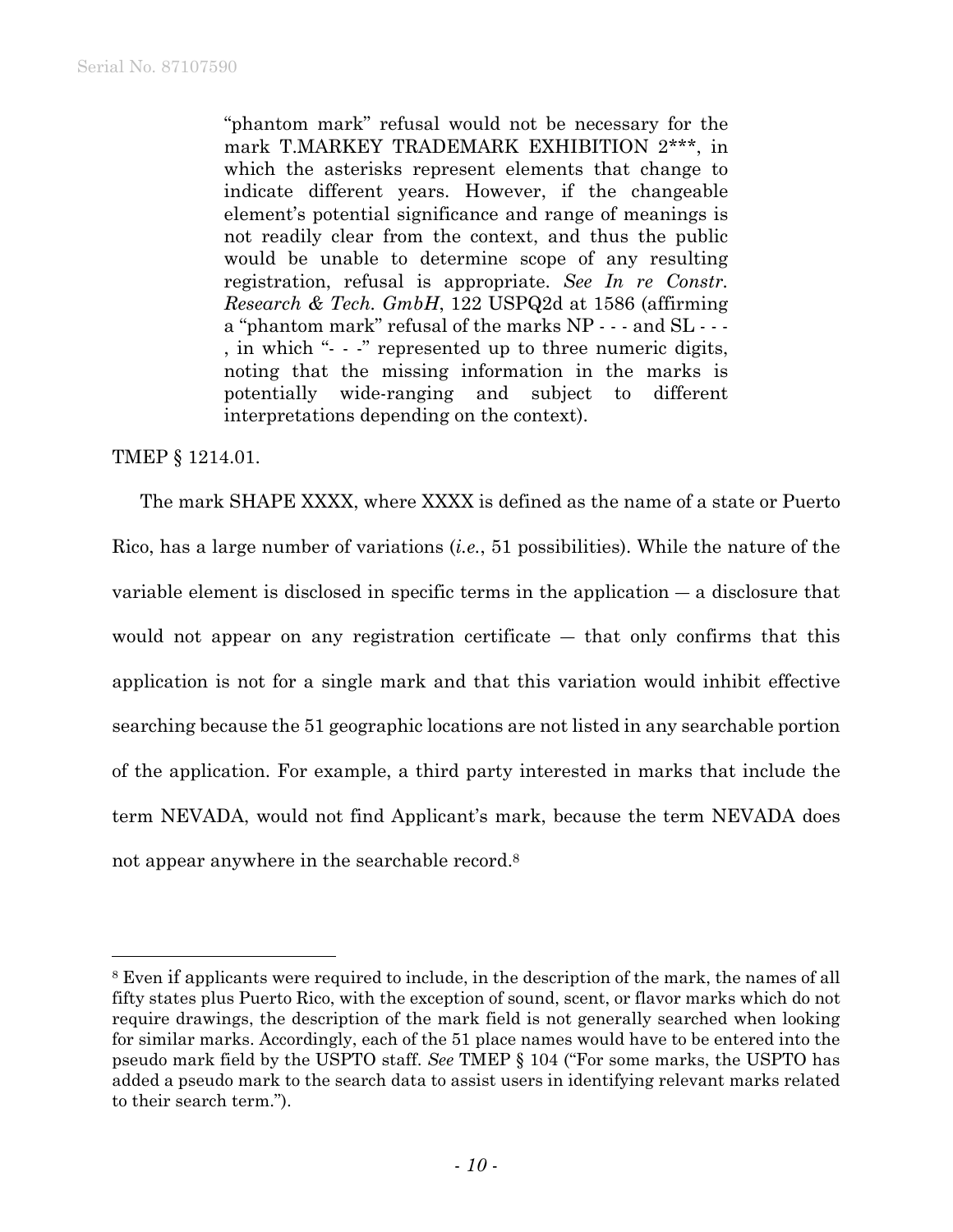The crux of the issue, however, is whether all permutations of SHAPE XXXX,

where XXXX is a state name or Puerto Rico, may be considered to be one mark (*e.g.*,

whether SHAPE MICHIGAN is the same mark as SHAPE OHIO).

A proposed mark is the "same mark" as previouslyregistered marks for the purpose of Trademark Rule 2.41(b) if it is the "legal equivalent" of such marks. A mark is the legal equivalent of another if it creates the same, continuing commercial impression such that the consumer would consider them both the same mark. Whether marks are legal equivalents is a question of law …. No evidence need be entertained other than the visual or aural appearance of the marks themselves.

*Dial-A-Mattress I*, 57 USPQ2d at 1812 (citing *Van Dyne-Crotty, Inc. v. Wear-Guard Corp.*, 926 F.2d 1156, 17 USPQ2d 1866, 1868 (Fed. Cir. 1991) (to be legal equivalents, "the marks must create 'the same, continuing commercial impression'")).

Applying the foregoing standard to the facts of this case, we find that SHAPE XXXX is not one mark because the different permutations of SHAPE XXXX are not legal equivalents. Even though geographic terms are generally considered not to be inherently distinctive, they are capable of acquiring distinctiveness. *See, e.g.*, *Boston Beer Co. v. Slesar Bros. Brewing Co*., 9 F.3d 175, 28 USPQ2d 1778, 1783 (1st Cir. 1993) ("secondary meaning has been established in a geographically descriptive mark where the mark no longer causes the public to associate the goods with a particular place, but to associate the goods with a particular source."); *New York City Triathlon, LLC v. NYC Triathlon Club, Inc.*, 704 F. Supp. 2d 305, 329 (SDNY 2010) ("It is wellsettled that geographic terms, even when coupled with a generic term (e.g., 'New York City' plus 'triathlon'), are considered descriptive rather than generic."). Indeed, the Board has upheld the registration of trademarks and service marks that consist of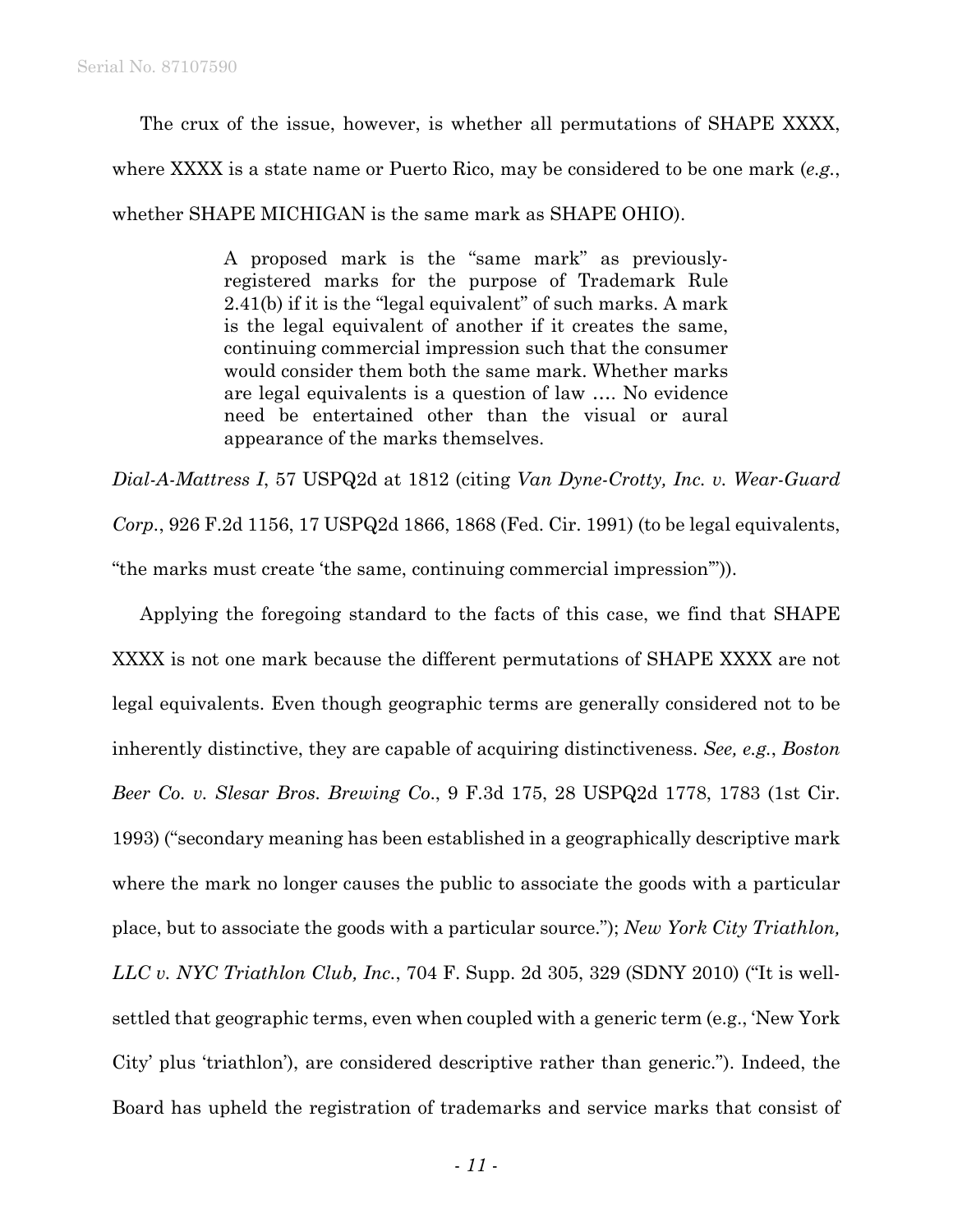geographic locations for which the owner has demonstrated acquired distinctiveness.

For example,

- *In re Am. Furniture Warehouse CO*, 126 USPQ2d 1400 (TTAB 2018) ("accepting Applicant's claim of Section 2(f)-in-part as to the wording AMERICAN FURNITURE WAREHOUSE");
- *In re Del E. Webb Corp.*, 16 USPQ2d 1232 (TTAB 1990) (reversing the refusal to register DEL WEBB'S NEVADA CLUB under Section 2(f) of the Trademark Act);
- *The All England Lawn Tennis Club (Wimbledon) Ltd. v. Creations Aromatiques, Inc.*, 220 USPQ 1069 (TTAB 1983) (sustaining an opposition based in part on opposer's ownership of a registration for the mark WIMBLEDON for wearing apparel registered under Section 2(f) of the Trademark Act);
- *Bekaert Steel Wire Corp. v. S.p.A. Officine Maccaferri Gia' Raffaele Maccaferri & Figli*, 196 USPQ 563 (TTAB 1977) (denying request for reconsideration challenging the validity of the registration for the mark MACCAFERRI RENO MATTRESS registered under Section 2(f) of the Trademark Act); and
- *Spice Islands Co. v. Gold Seal Co.*, 136 USPQ 311 (TTAB 1962) (holding that while the term "Spice Islands" was a synonym for "the Molucca Islands in the Malay archipelago" which were famous for spice production, opposer's mark SPICE ISLAND for herbs and spices had acquired distinctiveness and therefore allowed opposer to assert the mark as a basis for its opposition).

In such marks, the geographic term creates a source-indicating commercial impression. Moreover, the owner of a service mark consisting of or including CALIFORNIA in Applicant's field of business might consider the mark SHAPE CALIFORNIA to be objectionable, while it would not find another permutation of the mark, such as SHAPE NEW YORK, to be a matter of concern. The reason for this is precisely that the two marks are not legal equivalents because they create different commercial impressions when considered by a person having an interest in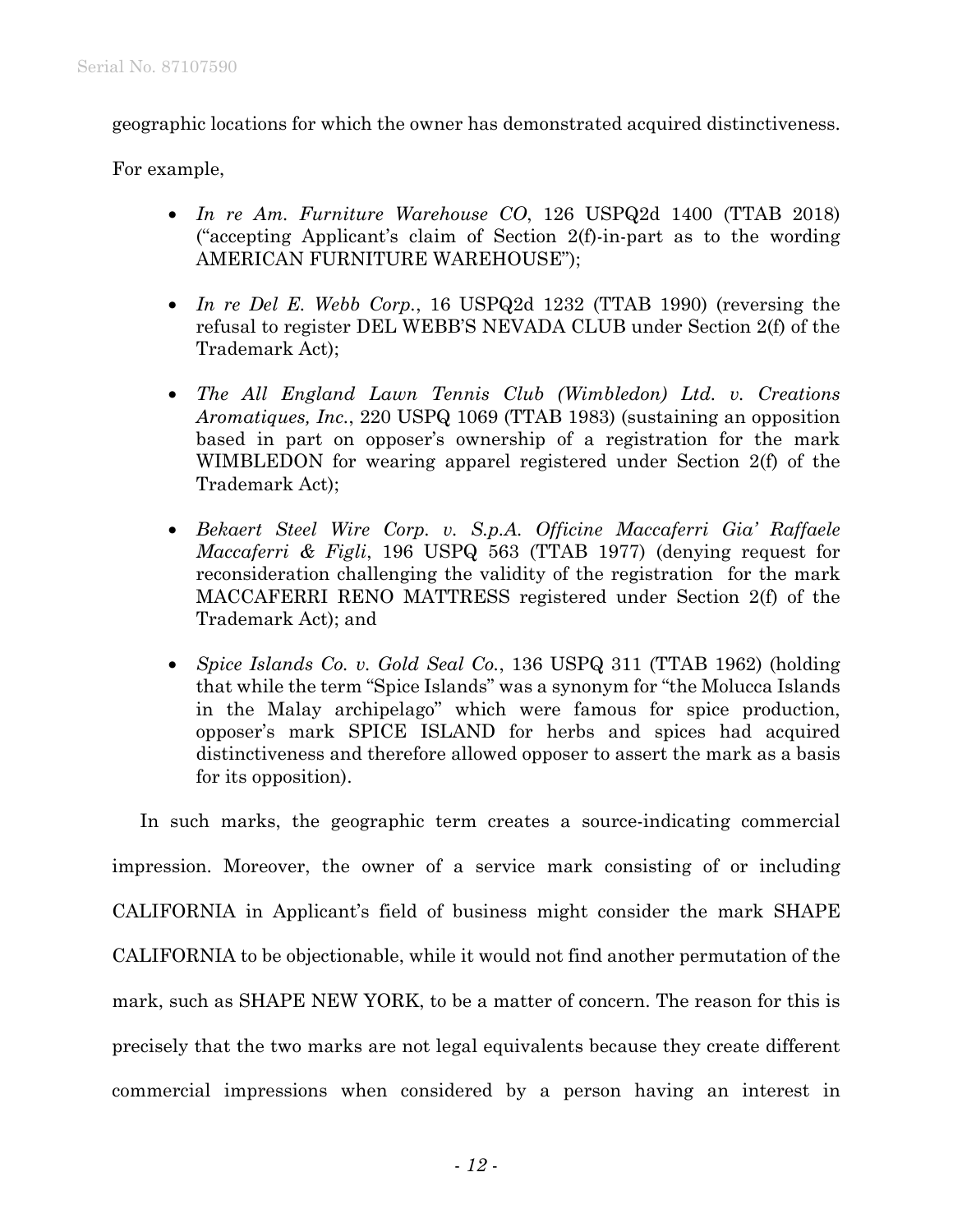CALIFORNIA-formative marks. *Cf. Am. Paging Inc. v. Am. Mobilphone Inc.*, 13 USPQ2d 2036, 2038-39 (TTAB 1989), *aff'd*, 923 F.2d 869 (table), 17 USPQ2d 1726 (Fed. Cir. 1990) (AMERICAN MOBILPHONE and design is not the legal equivalent of AMERICAN MOBILPHONE PAGING and design because the addition of the word "Paging" "is more informative and hence legally different from AMERICAN MOBILPHONE and design.").

The variable element in Applicant's mark here (a state name or Puerto Rico), while geographically descriptive, alters the characteristics of the purported mark SHAPE XXXX, resulting in the commercial impression of multiple marks. The differences in the variable elements are more than minor variations or inconsequential modifications of the basic mark. For example, SHAPE MICHIGAN signifies educational services emanating from Michigan while SHAPE OHIO signifies educational services emanating from OHIO. The distinction is important in this case where geographic terms are capable of acquiring distinctiveness, which would further distinguish the marks. *Compare O-M Bread Inc. v. U.S. Olympic Comm.*, 65 F.2d 933, 36 USPQ2d 1041, 1045 (Fed. Cir. 1995) (OLYMPIC KIDS creates a different commercial impression than OLYMPIC, notwithstanding the disclaimer of KIDS and its lack of strong trademark significance); *Institut Nat'l des Appellations d'Origine v. Brown-Forman Corp.*, 47 USPQ2d 1875, 1895 (TTAB 1998) (for purposes of claim preclusion analysis, applicant's MIST AND COGNAC mark involved in a prior opposition is a different mark from CANADIAN MIST AND COGNAC because one mark includes the word "Canadian"); *Edison Bros. Stores, Inc. v. Brutting E.B. Sport-*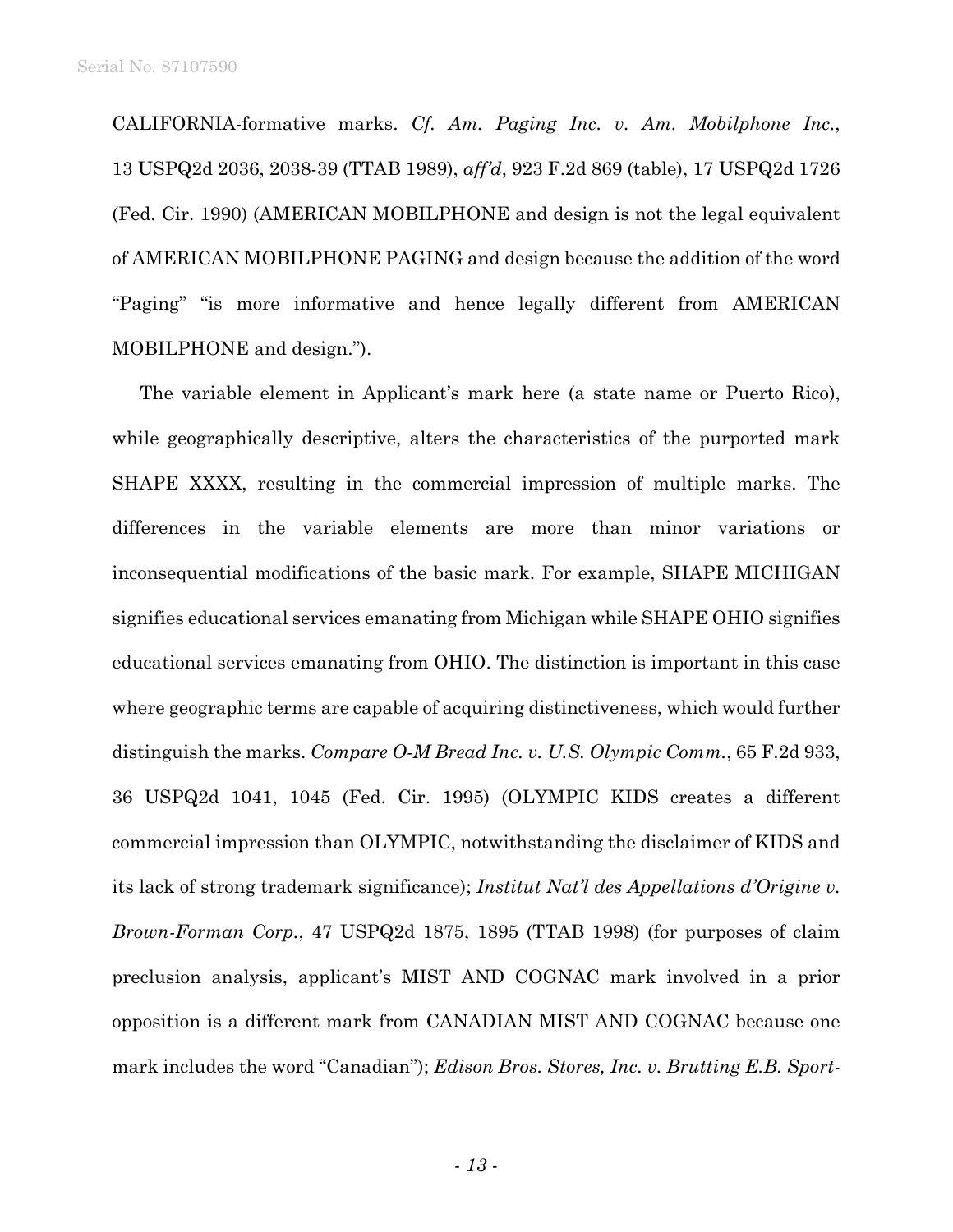*Int'l GmbH*, 230 USPQ 530, 534 (TTAB 1986) (for purposes of a prior registration affirmative defense, the Board held that EB is materially different than EB SPORT INTERNATIONAL) *with Citigroup Inc. v. Capital City Bank Grp. Inc.*, 94 USPQ2d 1645, 1656 (TTAB 2010) (CAPITAL CITY BANK GROUP and CAPITAL CITY BANK engender the same commercial impression because "group" adds nothing to the origin-indicating significance of CAPITAL CITY BANK), *aff'd*, 637 F.3d 1344, 98 USPQ2d 1253 (Fed. Cir. 2011).

And in addition to the differing significance of each of the possible phantom elements, it is obvious that each of them would lend a different appearance and pronunciation to the various permutations of Applicant's proposed mark. While this is perhaps true of all phantom marks to some degree, the variation in the appearance and pronunciation of the marks encompassed by Applicant's application are undoubtedly broader than that presented, for instance, by the three-digit variable area code at issue in *Dial-A-Mattress I* and *II*. Although there may be more area codes than the number of states plus Puerto Rico, the area codes were not only numerical and fixed in length, but also were part of a telephone number mnemonic, and so varied less in appearance and pronunciation. *See, e.g.*, *Dial-A-Mattress II*, 2004 WL 1427390, at \*3.

Finally, at the oral hearing, Applicant conceded that it had not used the appliedfor-mark with all 51 variations of state names and Puerto Rico. This emphasizes the problem with Applicant's phantom mark application, as it has filed a use-based application where all the variations of the changeable element are not in use. *See Int'l*